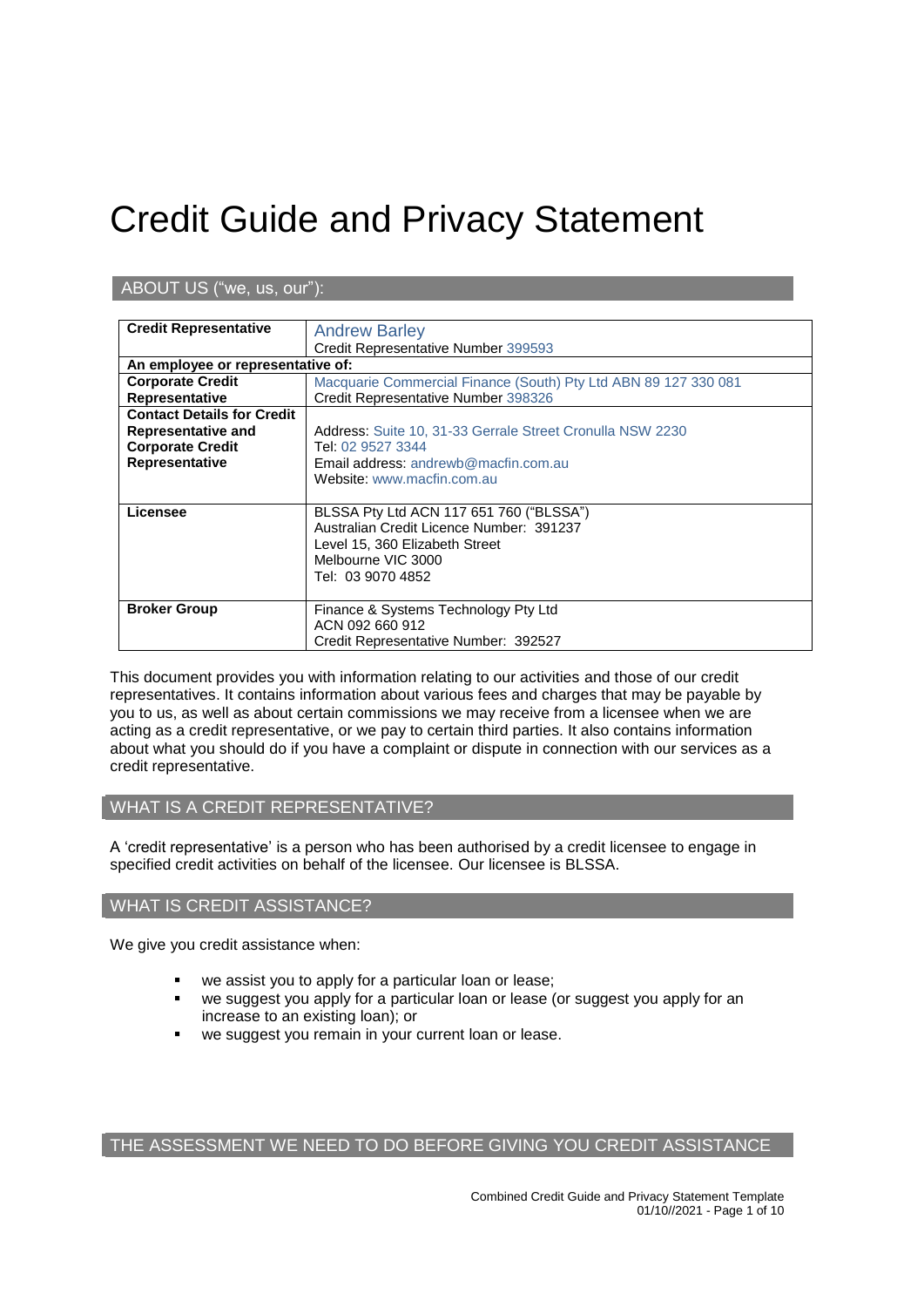Before we provide credit assistance to you, we assess whether the particular loan or lease is suitable for you. To do this, we need to make reasonable inquiries and verify that:

- the loan or lease or increase will meet your requirements and objectives; and
- vou can meet the proposed repayments.

We won't be able to give you credit assistance if our assessment shows that:

- you won't be able to meet the proposed repayments without substantial hardship; or
- the loan or lease won't meet your requirements or objectives.

# GETTING A COPY OF OUR ASSESSMENT

If we provide you with credit assistance, you can ask us for a copy of our assessment any time up to 7 years after we provide you with a credit assistance quote. To request a copy please contact us. We will provide you with a copy:

- within 7 business days after the day we receive your request provided you make the request within 2 years of the date of our credit assistance quote; or
- otherwise, within 21 business days after the day we receive your request.

#### INFORMATION ABOUT THE LICENSEE AND ITS CREDIT REPRESENTATIVES

We act as a credit representative for BLSSA. We are authorised to engage in credit activities including providing credit assistance on its behalf.

Subject to meeting credit criteria, we are able to assist you to obtain loans and leases for you from a broad range of lenders and lessors through our Broker Group. Our Broker Group does not require us to recommend any particular lender and our Broker Group does not set any quotas or obligations on us relating to recommending any particular lender.

The following are the Top 6 residential lenders and % of business written in the previous financial year:

 N/A not conducted Regulated Business previous Financial Year- Commercial writer only

The following is a list of all the lenders with which I have accreditation:

| <b>Residential Lender</b> | Lenders I am accredited for |
|---------------------------|-----------------------------|
| <b>Adelaide Bank</b>      |                             |
| <b>AMP</b>                | ⊠                           |
| <b>ANZ</b>                | 区                           |
| <b>Auswide Bank</b>       |                             |
| <b>Bank First</b>         |                             |
| <b>Bank of Melbourne</b>  | ⊠                           |
| <b>Bank of Queensland</b> |                             |
| <b>Bank SA</b>            |                             |
| <b>BankWest</b>           | ⊠                           |
| <b>Beyond Bank</b>        |                             |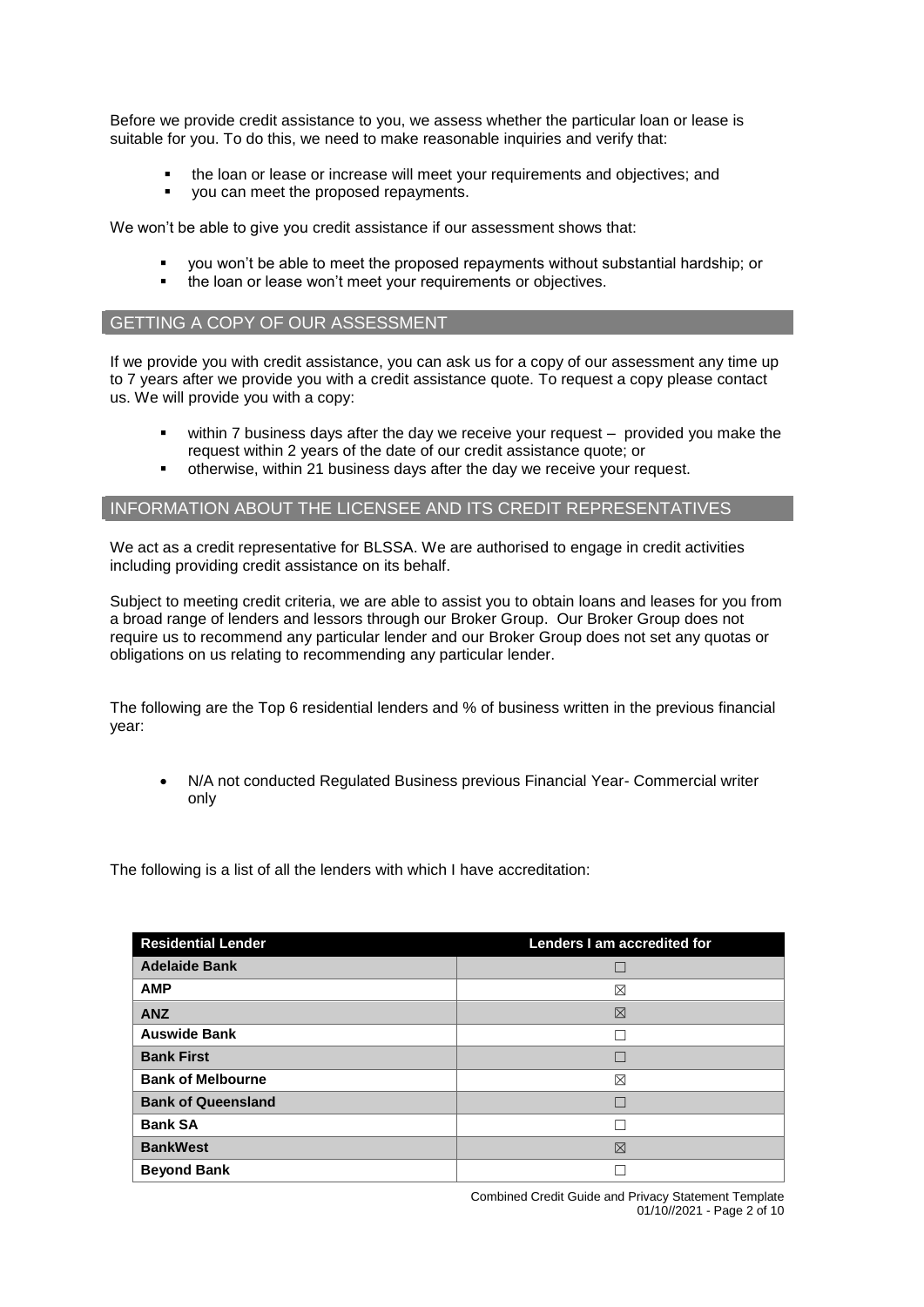| <b>Bluestone</b>                 | $\Box$      |
|----------------------------------|-------------|
| <b>CBA - Colonial</b>            | п           |
| <b>Citibank</b>                  | $\Box$      |
| <b>Emoney</b>                    | $\Box$      |
| <b>FASTCustom</b>                | $\Box$      |
| <b>FASTExcel</b>                 | $\Box$      |
| <b>FASTExcel Mid Doc</b>         | $\Box$      |
| <b>FASTExcel SMSF</b>            | $\Box$      |
| <b>FASTLend</b>                  | $\Box$      |
| <b>Firefighters Mutual Bank</b>  | П           |
| <b>FirstMac</b>                  | П           |
| <b>Health Professionals Bank</b> | $\Box$      |
| <b>Heritage</b>                  | $\Box$      |
| <b>HomeStart Finance</b>         | $\Box$      |
| <b>ING</b>                       | 冈           |
| Keystart                         | $\Box$      |
| <b>LaTrobe Financial</b>         | 区           |
| <b>Liberty Financial</b>         | $\Box$      |
| <b>Loan Ave</b>                  | $\Box$      |
| <b>Macquarie Bank</b>            | П           |
| <b>ME Bank</b>                   | $\Box$      |
| <b>Mortgage Mart</b>             | П           |
| <b>MyState</b>                   | $\Box$      |
| <b>NAB</b>                       | П           |
| <b>Pepper Money</b>              | 区           |
| <b>PN Bank</b>                   | П           |
| <b>Resimac</b>                   | $\Box$      |
| <b>St George</b>                 | ⊠           |
| <b>Suncorp</b>                   | $\Box$      |
| <b>Teachers Mutual Bank</b>      | $\boxtimes$ |
| <b>UniBank</b>                   | $\Box$      |
| Victorian Mortgage Group         | П           |
| <b>Virgin Money</b>              | $\Box$      |
| Westpac                          | ⊠           |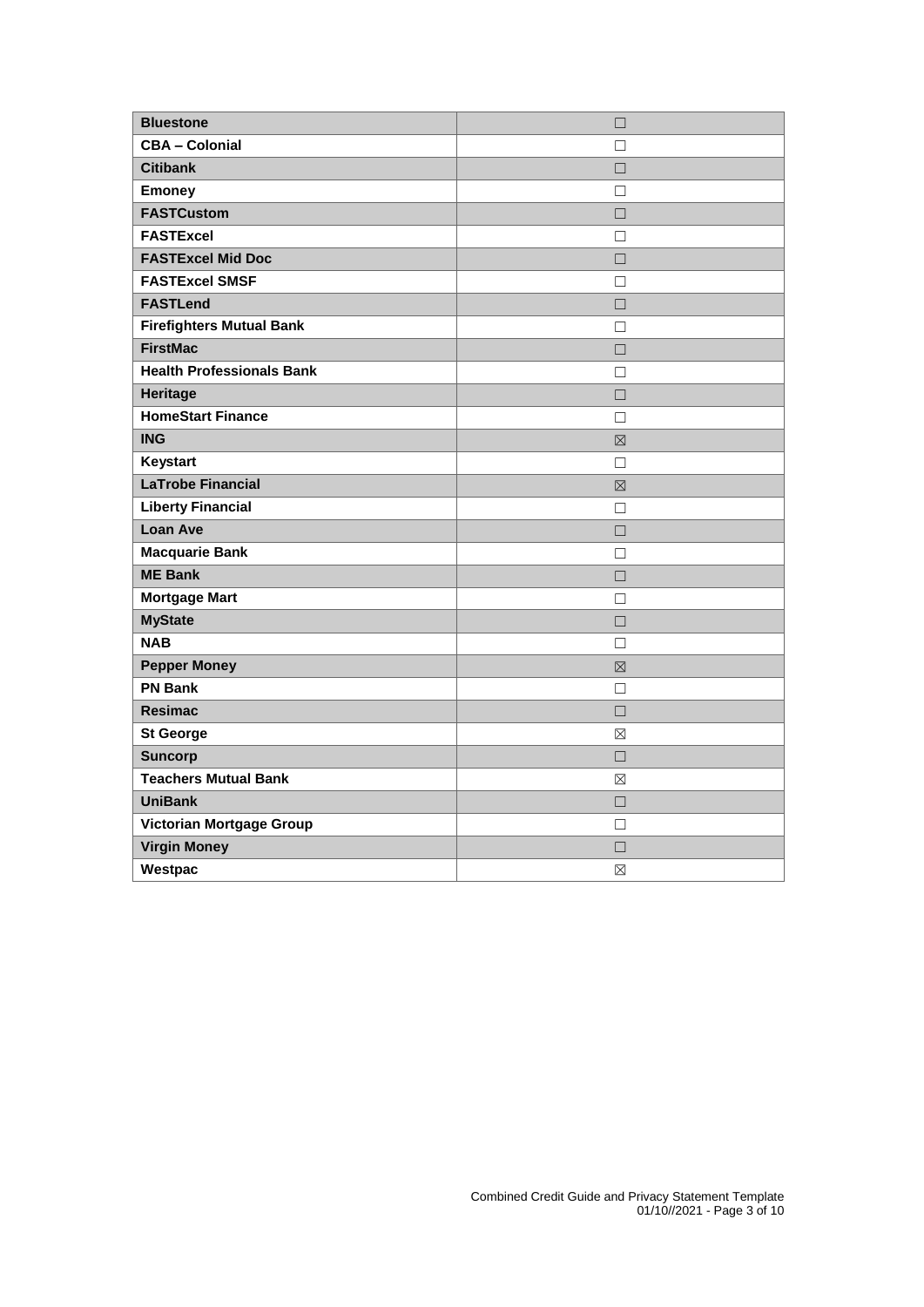# **OWNERSHIP**

| <b>FAST</b><br>We obtain mortgage aggregation services from the Broker Group. The<br>Broker Group provides services at arm's-length to our business which<br>include IT systems, loan information and lodgement systems, training<br>and development, commission processing, conferences and<br>professional development events, and assistance with regulatory and<br>compliance obligations. In consideration of the services the Broker<br>Group gives us, we pay fees to the Broker Group or the Broker Group<br>retains some of the commission panel lenders pay on loans we |
|-----------------------------------------------------------------------------------------------------------------------------------------------------------------------------------------------------------------------------------------------------------------------------------------------------------------------------------------------------------------------------------------------------------------------------------------------------------------------------------------------------------------------------------------------------------------------------------|
| arrange. We have access to Broker Group panel of lenders including<br>Broker Group branded products.                                                                                                                                                                                                                                                                                                                                                                                                                                                                              |

# **FEES AND CHARGES**

# FEES PAYABLE FOR THE PROVISION OF CREDIT ASSISTANCE

We may charge a fee for providing credit assistance. More detail about those fees will be set out in a quote we will give to you before we provide you with credit assistance.

# FEES PAYABLE IN RELATION TO ACTING AS A CREDIT REPRESENTATIVE

We may receive remuneration from our employer, BLSSA and/or Broker Group and do not charge you any fees or charges in relation to acting as a credit representative.

# OTHER FEES AND CHARGES

You may have to pay other fees and charges (such as an application fees, valuation fees and other fees) to the lender, lessor or other parties. You should review the disclosure documents and your loan contract or lease for further details of any such fees and charges.

# **COMMISSIONS**

# COMMISSIONS WE RECEIVE FROM OUR LICENSEE

BLSSA has appointed our Broker Group as its agent to receive commissions from lenders and lessors and to pay us commission in relation to loan contracts or leases for which we act as a credit representative and provide credit assistance. The total amount of commission we may receive in relation to your loan or lease may vary depending on the lender or lessor, the term, the features, the amount of the loan or lease you ultimately choose and the amount and timing of the repayments that you make.

#### Loan Contracts such as Home Loans, Investment Property Loans

Upfront commission payable by lenders in relation to home loans and investment property loans is calculated as a percentage of the loan amount and is generally in the range 0.5% and 0.65% of the loan amount. It is usually paid after settlement of the loan.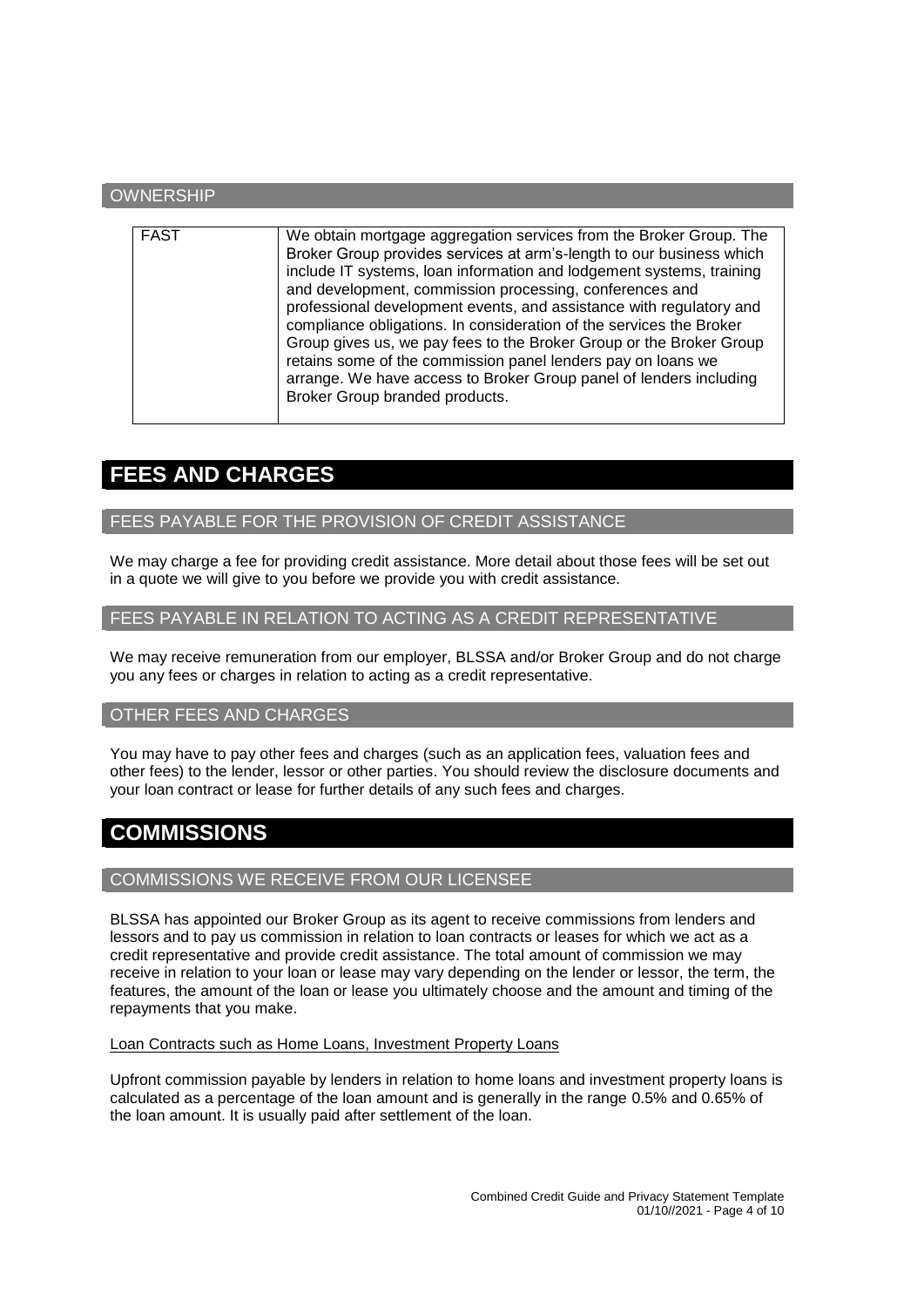Trail commission payable by lenders in relation to home loans and investment property loans is generally calculated regularly (monthly, quarterly, bi-monthly or annually) on the outstanding loan balance and is paid in arrears. The trail commission payable by lenders is generally in the range of 0.15% per annum and 0.20% per annum of the outstanding loan amount.

Personal Loans

Not Applicable.

Leases

Not Applicable.

# VOLUME BONUS ARRANGEMENTS

We and our Broker Group do not receive any volume based benefit for residential home loan products. However, from time to time we or our Broker Group may receive a benefit, directly by way of cash bonus or additional commissions or indirectly by way of training, professional development days or sponsorship, if we or our Broker Group write a particular volume of loans offered by lenders for products such as commercial and lease products.

#### COMMISSIONS PAYABLE BY US

If a third party has introduced you to us or referred you to us, we may pay them a commission or a fee. More detail about those payments will be set out in the credit proposal disclosure, which forms part of the Statement of Credit Assistance document, which we will give to you before we provide you with credit assistance.

We obtain referrals from a range of sources, including real estate agents, accountants, financial planners or other people.

Further information about referral commissions, including our reasonable estimate of the amount of any commission payable and how it is calculated is available from us on request and will be included in the credit proposal disclosure, which forms part of the Statement of Credit Assistance, which we will supply to you when we provide you with our credit assistance.

# **DISPUTES OR COMPLAINTS**

# WHAT TO DO IF YOU HAVE A DISPUTE OR COMPLAINT?

We are committed to providing our customers with the best possible service. If at any time we have not met our obligations – or you have a complaint about any of our services – please inform us so we can work towards a resolution. We will endeavour to deal with your complaint promptly, thoroughly and fairly.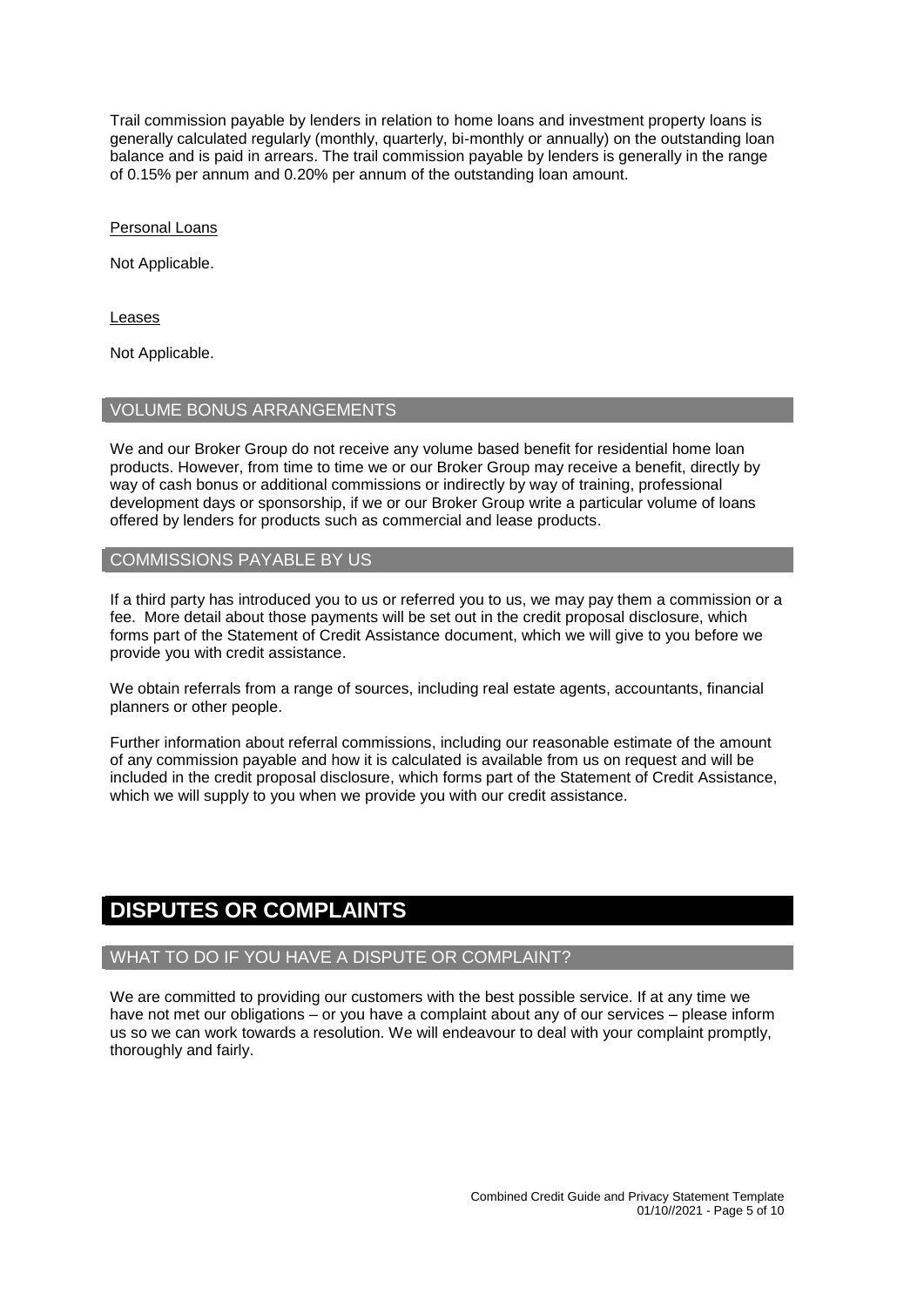# HOW TO MAKE A COMPLAINT AND THE COMPLAINTS PROCESS?

If you have a complaint, we request you follow these steps:

- 1. In the first instance, please contact your credit assistance provider.
- 2. If your complaint has not been resolved to your satisfaction within 5 business days, please contact our Complaints Area as detailed below:

**Telephone:** 03 9320 1082 or 1800 763 486 (toll free) Monday to Friday 9am to 5pm (AEST) **Email:** [resolutions@BLSSA.com.au](mailto:resolutions@BLSSA.com.au) **Mail:** BLSSA Advice Complaints, Level 15, 360 Elizabeth Street, Melbourne VIC 3000

- 3. We may ask for additional information and request you to put your complaint in writing to ensure your issue is properly investigated.
- 4. In cases where your complaint will take longer than 30 days to resolve, we will notify you in writing.

#### **If you are having difficulties managing your debts, you can seek free assistance from the National Debt Helpline on 1800 007 007 or via the website [ndh.org.au.](http://ndh.org.au/)**

#### THIRD PARTY PRODUCTS OR SERVICES

If your complaint relates to a product or service acquired through a third party (for example, a lender) we may ask you to contact the relevant third party. They will deal with your complaint under their complaints resolution process.

If you are not satisfied with the resolution of your complaint by the third party under their complaints resolution process, you are entitled to have your dispute considered by their External Dispute Resolution Scheme. Please contact the third party for further details.

#### KEEPING YOU INFORMED

Our Complaints Area will acknowledge receipt of your complaint within one business day. If unable to resolve the complaint/dispute to your satisfaction within five business days, they will write to you advising the procedures we will follow in investigating and handling your complaint.

Within 30 calendar days from the date you lodged the complaint with us, we will write to you advising you the outcome of the investigation and the reason/s for our decision, or if required, we will inform you if more time is needed to complete the investigation.

# STILL NOT SATISFIED?

If you do not think we have resolved your complaint to your satisfaction, you may take the matter – free of charge – to the relevant External Disputes Resolution Scheme (provided it is within the scheme's terms of reference) as detailed below. You may also refer the matter to the relevant External Disputes Resolution Scheme at any time, but if our internal process is still in progress, they may request that our internal processes be complete before considering the matter further.

Our external dispute resolution service provider is the Australian Financial Complaints Authority (AFCA), which can be contacted via:

- Online: [www.afca.org.au](http://www.afca.org.au/)
- Email: [info@afca.org.au](mailto:info@afc.org.au)
- Phone: 1800 931 678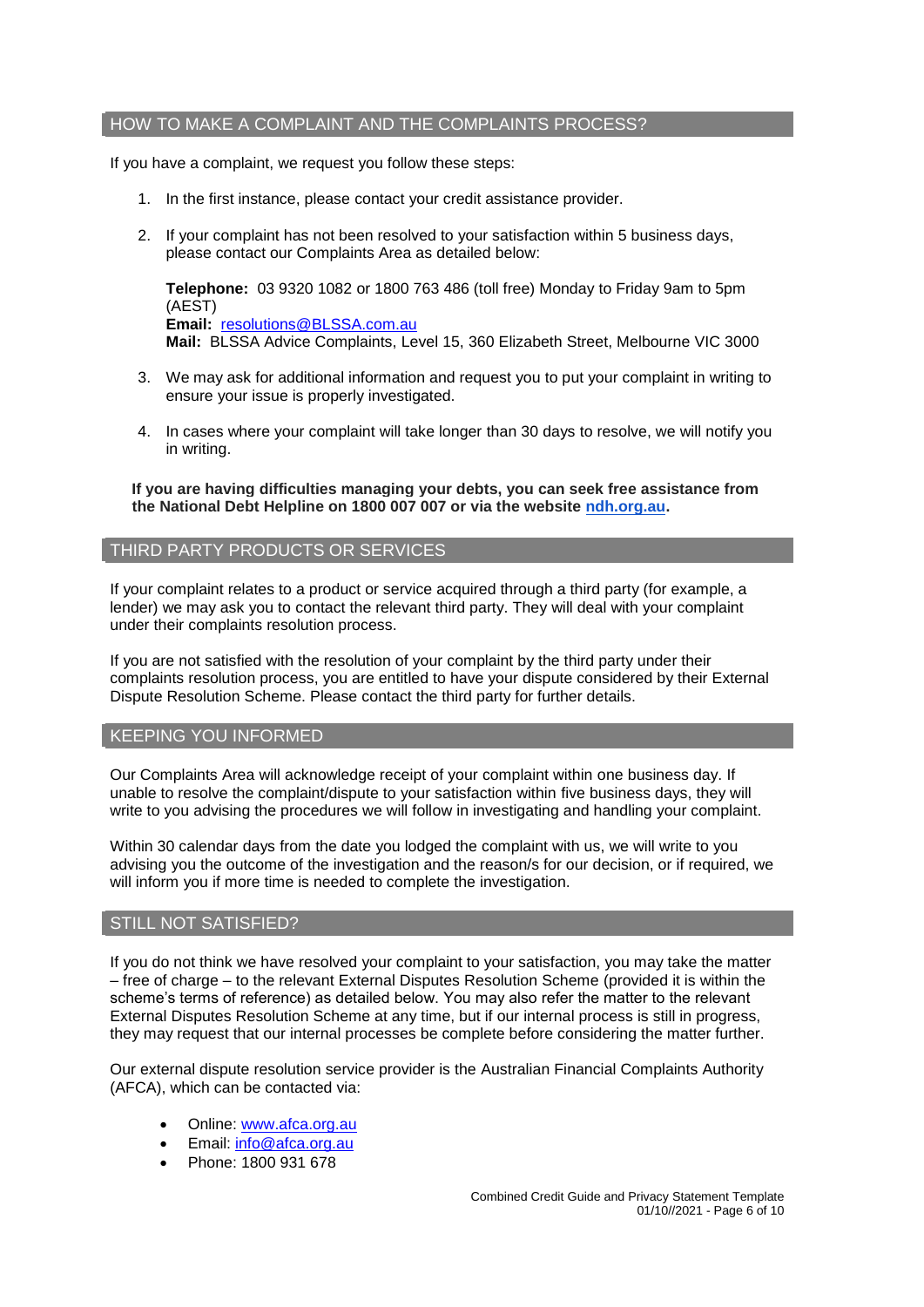Mail: GPO Box 3 Melbourne VIC 3001

BLSSA's external dispute resolution service provider is the Australian Financial Complaints Authority (AFCA), which can be contacted via:

- Online: [www.afca.org.au](http://www.afca.org.au/)
- Email: [info@afca.org.au](mailto:info@afc.org.au)
- Phone: 1800 931 678
- Mail: GPO Box 3 Melbourne VIC 3001

# **OTHER DISCLOSURES**

# BROKER BENEFITS DISCLOSURES

In line with industry reforms, I am required to keep a register of benefits received from any lenders or aggregators to the value of \$100 or more which is kept current (over a rolling 12 month period and housed for 3 years). In the interest of transparency and good customer outcomes, an applicant may request a copy of this register to ensure there are no lender conflicts.

# TIERED SERVICING DISCLOSURES

We have access to service programs available from some residential home loan providers. We access these services based on a number of measures. These programs promote preferential services to a customer and do not entitle us to additional payments or commissions or to preferential customer discounts.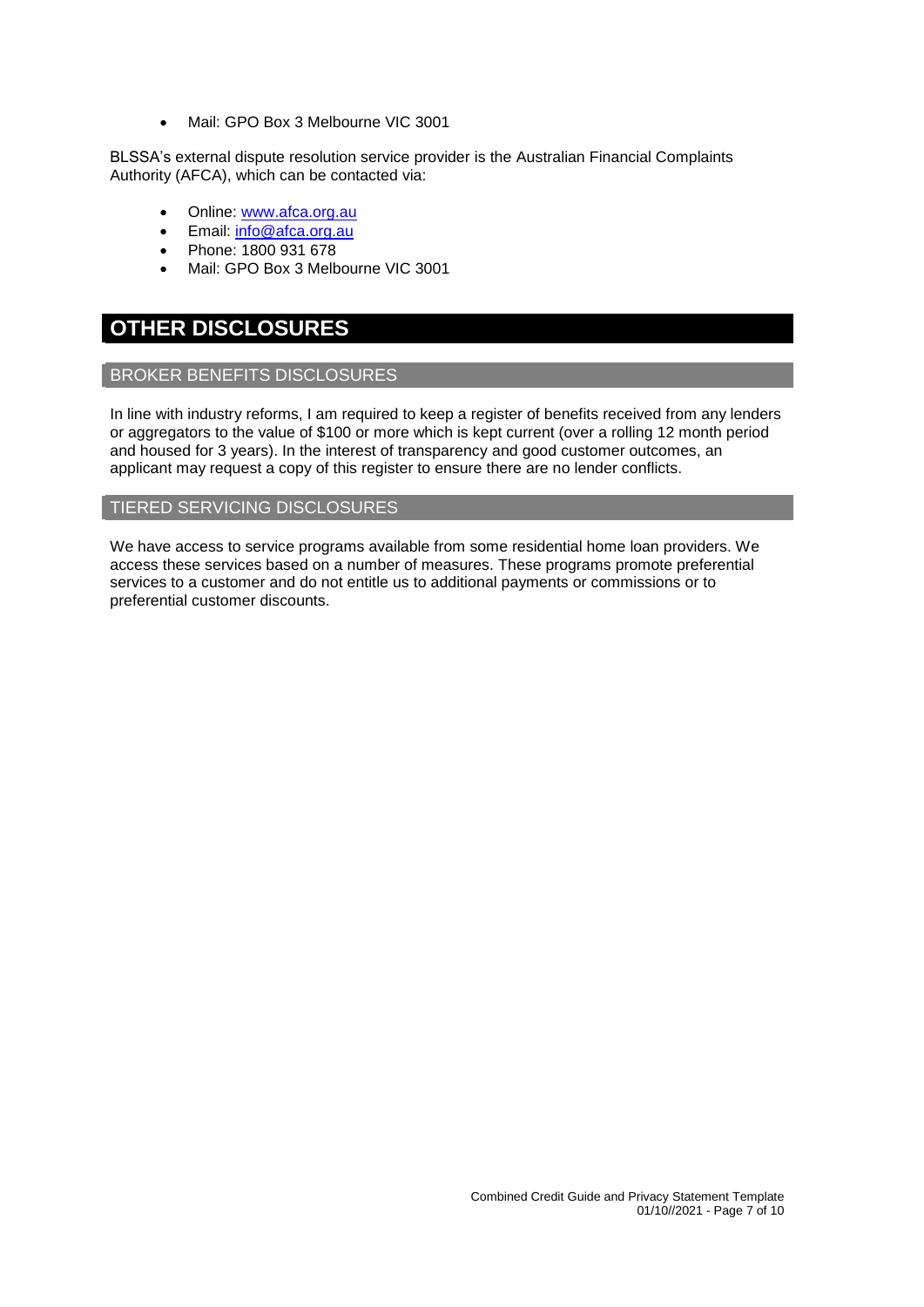# Privacy Statement

We need to collect personal information about you to provide you with our broking & related services. This privacy statement tells you how we collect your information, what we use the information for and who we share the information with. If we collect information that can be used to identify you, we will take reasonable steps to notify you of that collection.

# **How information is collected from you**

We will collect your information from you directly whenever we can, like from enquiries we make of you when you seek credit assistance from us. We may verify that information from sources referred to in the responses to those enquiries or in this privacy statement.

# **How information is collected from other sources**

Sometimes we will collect information about you from other sources as the Privacy Act 1988 permits. We will do this only if it's reasonably necessary to do so, for example, where:

- we collect information from third parties about a loan or lease in relation to which you seek our services;
- we can't get hold of you and we rely on public information (for example, from public registers or social media) or made available by third parties to update your contact details; or
- we exchange information with your legal or financial advisers or other representatives.

# **When the law authorises or requires collection of information**

Some law may require us to collect personal information about you. For example, we may require your information to verify your identity under Australian Anti-Money Laundering law.

# **How your information may be used**

We may use your information for purposes including:

- giving you credit assistance;
- giving you information about loan products or related services including help, guidance and advice;
- considering whether you are eligible for a loan or lease or any related service you requested including identifying or verifying you or your authority to act on behalf of a customer;
- assisting you to prepare an application for a lease or a loan;
- administering services we provide, for example, to answer requests or deal with complaints;
- administering payments we receive, or any payments we make, relating to your loan or lease;
- telling you about other products or services we make available and that may be of interest to you, unless you tell us not to;
- identifying opportunities to improve our service to you and improving our service to you;
- telling you about other suppliers, with whom we have arrangements, that supply goods or services that may be of interest to you;
- allowing us to run our business efficiently and perform general administrative tasks;
- preventing or investigating any fraud or crime or any suspected fraud or crime;
- as required by law, regulation or codes binding us; and
- any purpose to which you have consented.

You can let us know at any time if you no longer wish to receive direct marketing offers from us. We will process your request as soon as practicable.

# **What happens if you don't provide information**

If you don't provide your information to us, it may not be possible to:

- assist in finding a loan or lease relevant to your circumstances;
- verify your identity or protect against fraud; or
- let you know about products or services that might be suitable for your financial needs.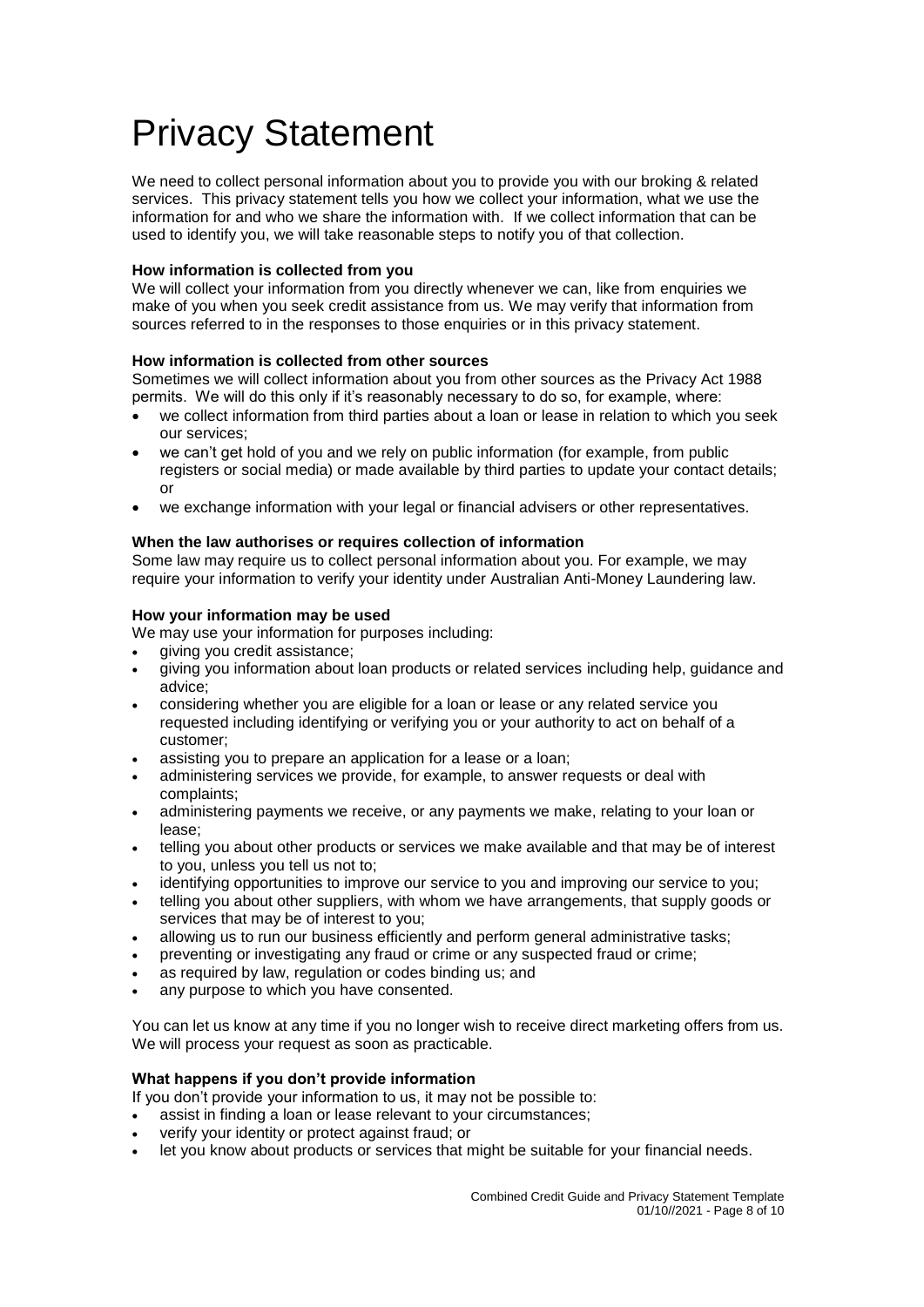# **Sharing Your Information**

#### General

We may use and share your information with other organisations for any purpose described above.

#### Sharing with your representatives and referees

We may share your information with:

- your representative or any person acting on your behalf (for example, lawyers, settlement agents, accountants or real estate agents); and
- your referees, like your employer, to confirm details about you.

#### Sharing with third parties

We may share your information with third parties in relation to services we provide to you or goods or services in which we reasonably consider you may be interested. Those third parties may include:

- the Broker Group through whom we may submit loan or lease applications to lenders or lessors on the Broker Group's panel. You can view our Broker Group's privacy notice at [http://www.fastgroup.com.au/privacy.](http://www.fastgroup.com.au/privacy) It sets out how that Broker Group manages your personal information and where you can find its privacy policy;
- the Licensee, BLSSA Pty Ltd, that authorises us to engage in credit activities. You can view BLSSA's privacy notice at the same internet address as our Broker Group's privacy notice. It sets out how BLSSA manages your personal information and where you can find its privacy policy;
- referrers that referred your business to us;
- financial services suppliers with whom we have arrangements;
- valuers;
- lenders, lessors, lender's mortgage insurers and other loan or lease intermediaries;
- organisations, like fraud reporting agencies, that may identify, investigate and/or prevent fraud, suspected fraud, crimes, suspected crimes, or other misconduct;
- government or regulatory bodies as required or authorised by law. In some instances, these bodies may share the information with relevant foreign authorities;
- guarantors and prospective guarantors of your loan or lease;
- service providers, agents, contractors and advisers that assist us to conduct our business for purposes including, without limitation, storing or analysing information;
- any organisation that wishes to take an interest in our business or assets; and
- any third party to which you consent to us sharing your information.

#### Sharing outside of Australia

We may use overseas organisations to help conduct our business. As a result, we may need to share some of your information (including credit information) with such organisations outside Australia. The countries in which those organisations are located are:

# $\bullet$  N/A

We may store your information in cloud or other types of networked or electronic storage. As electronic or networked storage can be accessed from various countries via an internet connection, it's not always practicable to know in which country your information may be held. If your information is stored in this way, disclosures may occur in countries other than those listed.

Overseas organisations may be required to disclose information we share with them under a foreign law. In those instances, we will not be responsible for that disclosure.